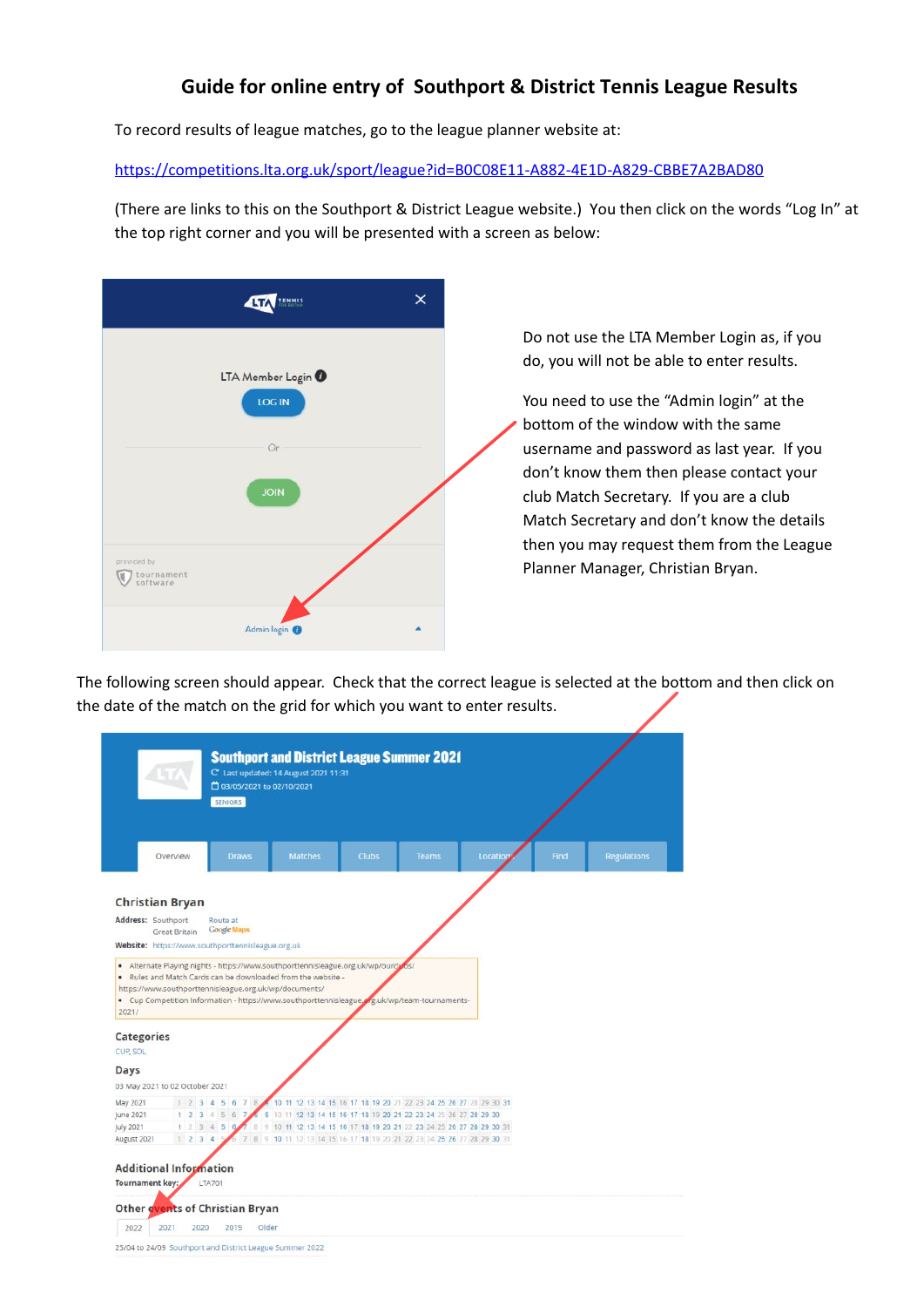When entering results please use the **"Enter Rubber Results"** option not the **"Enter Match Result"** option.

|                 | Organization                                                | <b>Draws</b>                      | My matche | Matches | <b>Comments</b> | <b>Clubs</b> |  |
|-----------------|-------------------------------------------------------------|-----------------------------------|-----------|---------|-----------------|--------------|--|
|                 |                                                             |                                   |           |         |                 |              |  |
|                 | Hillside 2 (Hillside2) - Hillside 3 (Hillside3)             |                                   |           |         |                 |              |  |
| Time:           | Mon 17/08/2020 19:00                                        |                                   |           |         |                 |              |  |
| Draw:           |                                                             | SDL - SummerLeague - 3rd Division |           |         |                 |              |  |
| Score:          |                                                             |                                   |           |         |                 |              |  |
|                 | Match confirmed: No                                         |                                   |           |         |                 |              |  |
|                 | Match overview                                              |                                   |           |         |                 |              |  |
|                 | Event Hillside 2 (Hillside2) - Hillside 3 (Hillside3) Score |                                   |           |         |                 |              |  |
| <b>XD</b>       | $\overline{\phantom{a}}$                                    |                                   |           |         |                 |              |  |
| XD <sub>2</sub> | ÷.                                                          |                                   |           |         |                 |              |  |
| MD1             | ¥.                                                          |                                   |           |         |                 |              |  |
| WD1             | $\sim$                                                      |                                   |           |         |                 |              |  |

On the Enter Rubber Results screen, use the pull down lists to select the players. If a player does not appear on the pull down list then choose "Unknown Player" and then record their names in the comment that you will be required to input.

**Rescheduled matches** - If a match needs to be rescheduled from the official date either due to bad weather or by agreement between the team captains then the home captain must use the "**Reschedule Match"** option to set the new date. This must be within one week of the original date for the match.

In the event of a match not being completed on the first or alternative night a further 14 days are allowed (Summer League) or a week from the original date (Autumn League). Failing completion in that time, the match will be halved. It should be recorded on the League Planner system as a "tie" with no sets or games being awarded to either team.